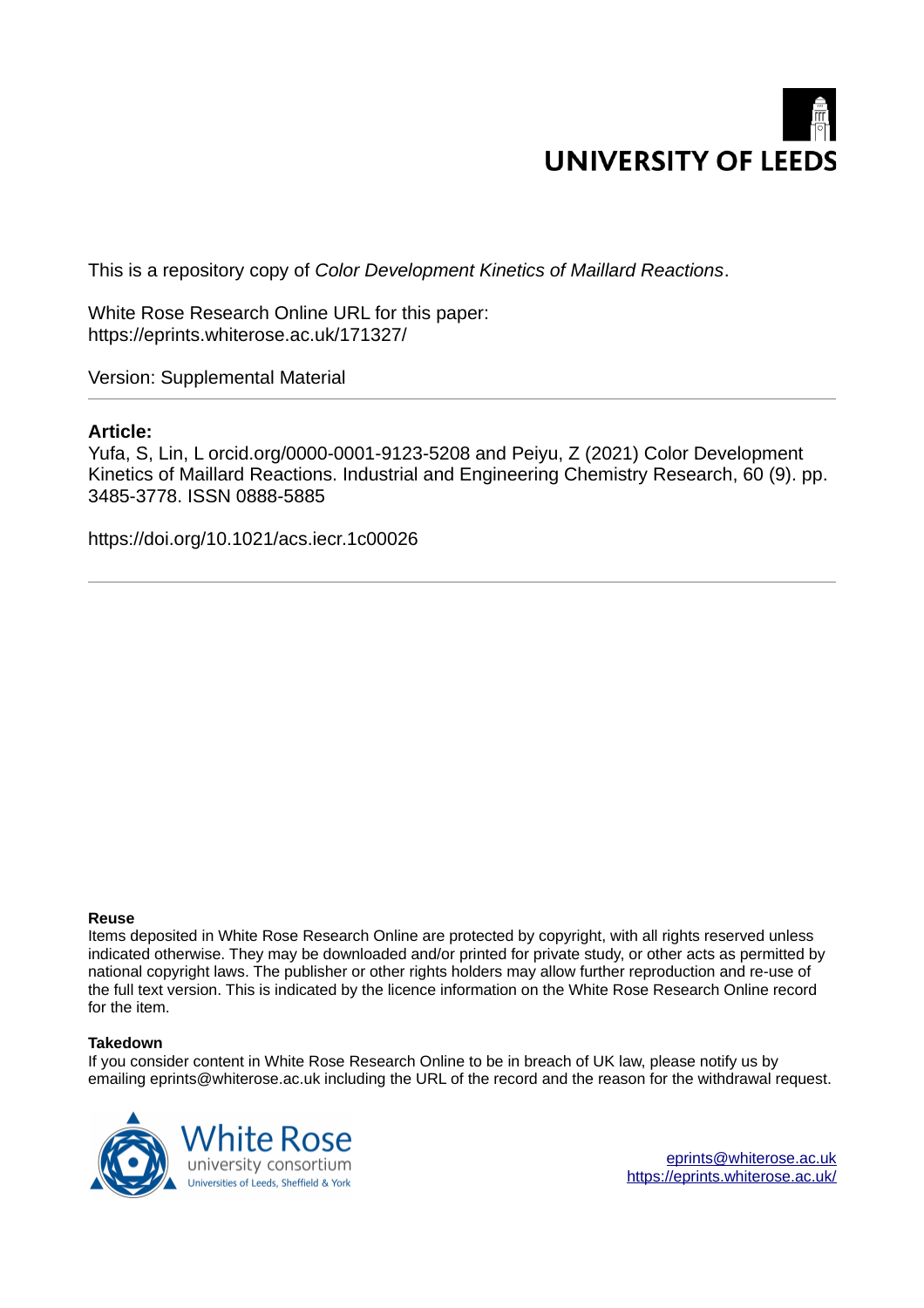# **Supporting Information**

## **Colour development kinetics of Maillard reactions**

Yufa Sun<sup>a</sup>, Long Lin<sup>a,\*</sup> and Peiyu Zhang<sup>b</sup>

a Department of Colour Science, School of Chemistry, University of Leeds, Woodhouse Lane, Leeds LS2 9JT, UK

<sup>b</sup> School of Chemistry, University of Leeds, Woodhouse Lane, Leeds LS2 9JT, UK



*Figure S1.* **(***a***)** *CIE L\*a\*b\* colour space* **(***b***)** *axis of a\* and b\**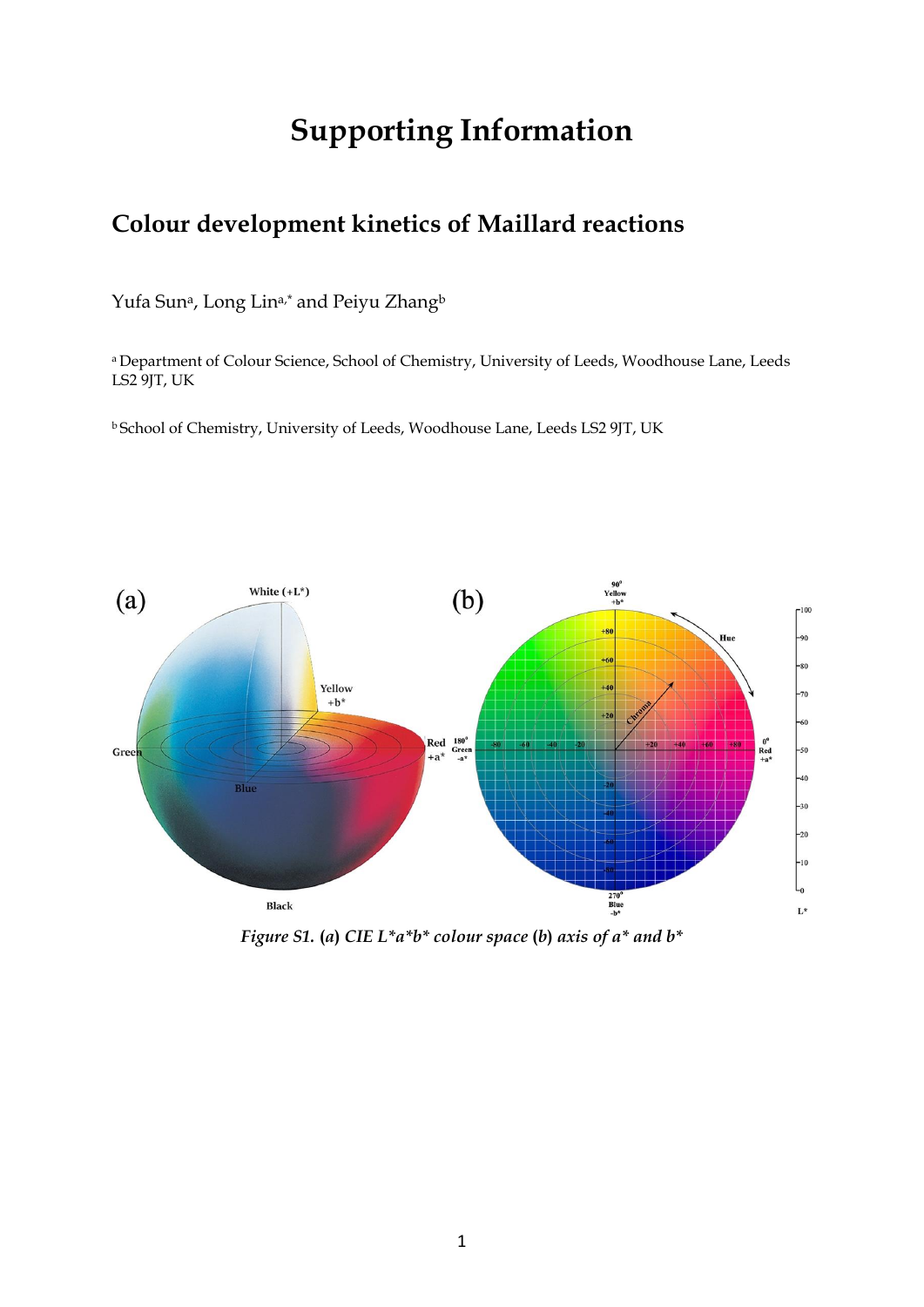

*Figure S2. Sample images of* **(***a***)** *Arg-DHA* **(***b***)** *His-DHA* **(***c***)** *Lys-DHA at varying molar ratios*  **(***1 to 3, from left to right***)** *and reaction times* **(***24 to 72h, from top to bottom***)**



*Figure S3. Sample images of AA-DHA* **(***Arg-DHA, His-DHA and Lys-DHA, from left to*  right) at different pH: (a) 4.4 (b) 5.0 (c) 5.6 (d) 6.2 (e) 6.8 (f) 7.4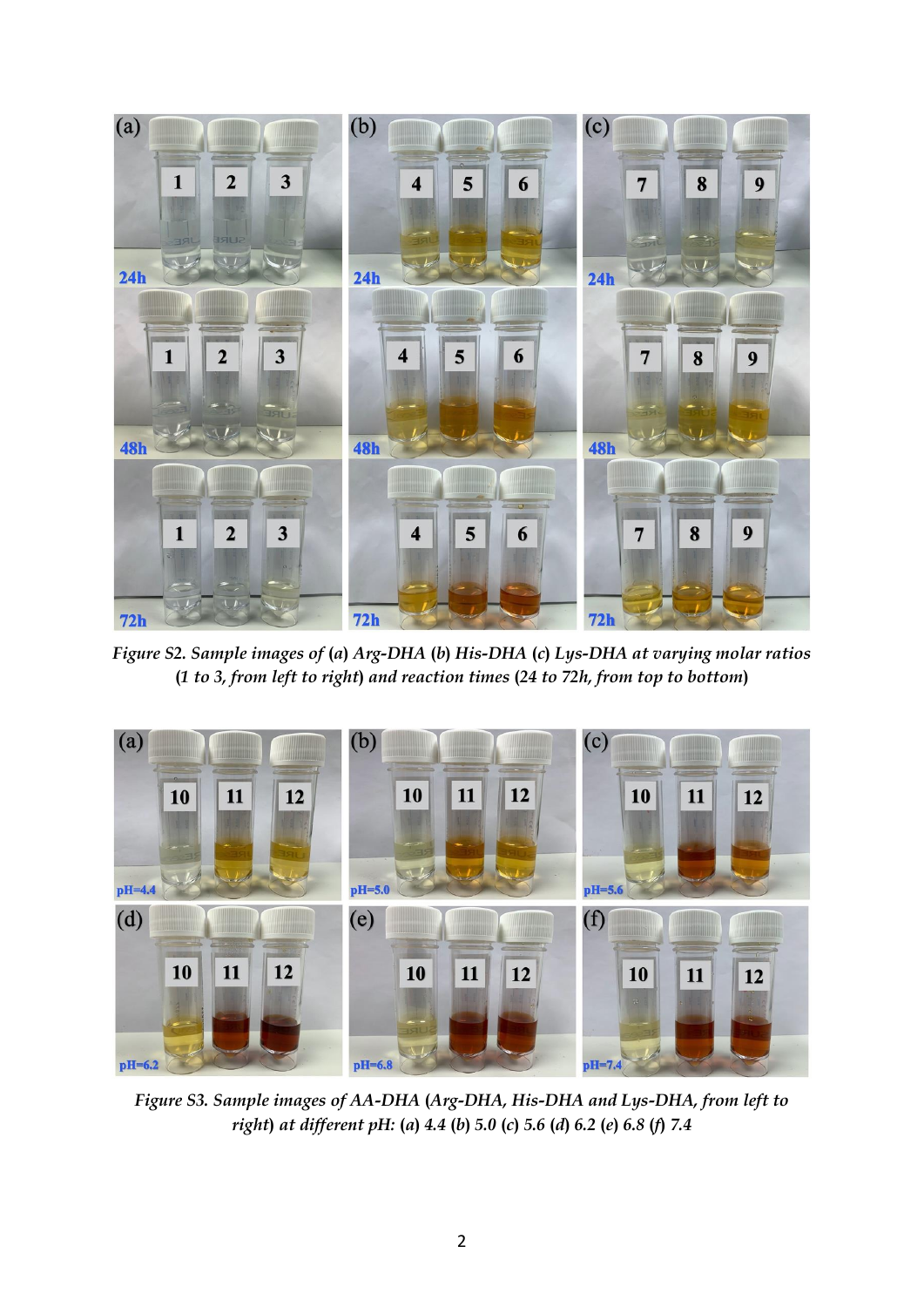

*Figure S4. Sample images of AA-DHA* **(***Arg-DHA, His-DHA and Lys-DHA, from left to right***)** *at different temperature:* **(***a***)** *36 °C* **(***b***)** *43 °C* **(***c***)** *50 °C* 

*Table S1. Preparation of acetate and phosphate buffer with different pH values* 

| pH  | Sodium<br>$Accitate$ (g) | Acetic<br>acid(g) | $Na2HPO4$ 12H <sub>2</sub> O $NaH2PO4$ 2H <sub>2</sub> O<br>(g) | (g)   | $H_2O$<br>(mL) |
|-----|--------------------------|-------------------|-----------------------------------------------------------------|-------|----------------|
| 4.4 | 1.663                    | 1.785             |                                                                 |       | 500            |
| 5.0 | 2.762                    | 0.981             |                                                                 |       | 500            |
| 5.6 | 3.861                    | 0.176             |                                                                 |       | 500            |
| 6.0 | 4.192                    | 0.045             |                                                                 |       | 500            |
| 6.0 |                          |                   | 2.451                                                           | 6.732 | 500            |
| 6.2 |                          |                   | 4.031                                                           | 6.045 | 500            |
| 6.8 |                          |                   | 8.767                                                           | 4.016 | 500            |
| 7.4 |                          |                   | 13.503                                                          | 1.919 | 500            |

*Table S2. Factorial design to study the effects of AA type, molar ratio and reaction time on the tanning reaction of AA-DHA* 

| <b>Std Order</b> | Run<br>Order   | Pt Type      | <b>Blocks</b> | AA type | Molar<br>ratio | Reaction<br>time |
|------------------|----------------|--------------|---------------|---------|----------------|------------------|
| 7                | $\mathbf{1}$   | $\mathbf{1}$ | $\mathbf{1}$  | Arg     | $\mathfrak{B}$ | 24               |
| $\mathbf{1}$     | $\overline{2}$ | $\mathbf{1}$ | $\mathbf{1}$  | Arg     | $\mathbf{1}$   | 24               |
| 27               | 3              | $\mathbf{1}$ | $\mathbf{1}$  | Lys     | 3              | 72               |
| 25               | $\overline{4}$ | $\mathbf{1}$ | 1             | Lys     | 3              | 24               |
| 20               | 5              | $\mathbf{1}$ | 1             | Lys     | 1              | 48               |
| 22               | 6              | $\mathbf{1}$ | $\mathbf{1}$  | Lys     | $\overline{2}$ | 24               |
| 18               | 7              | 1            | $\mathbf{1}$  | His     | 3              | 72               |
| 23               | 8              | $\mathbf{1}$ | $\mathbf{1}$  | Lys     | $\overline{2}$ | 48               |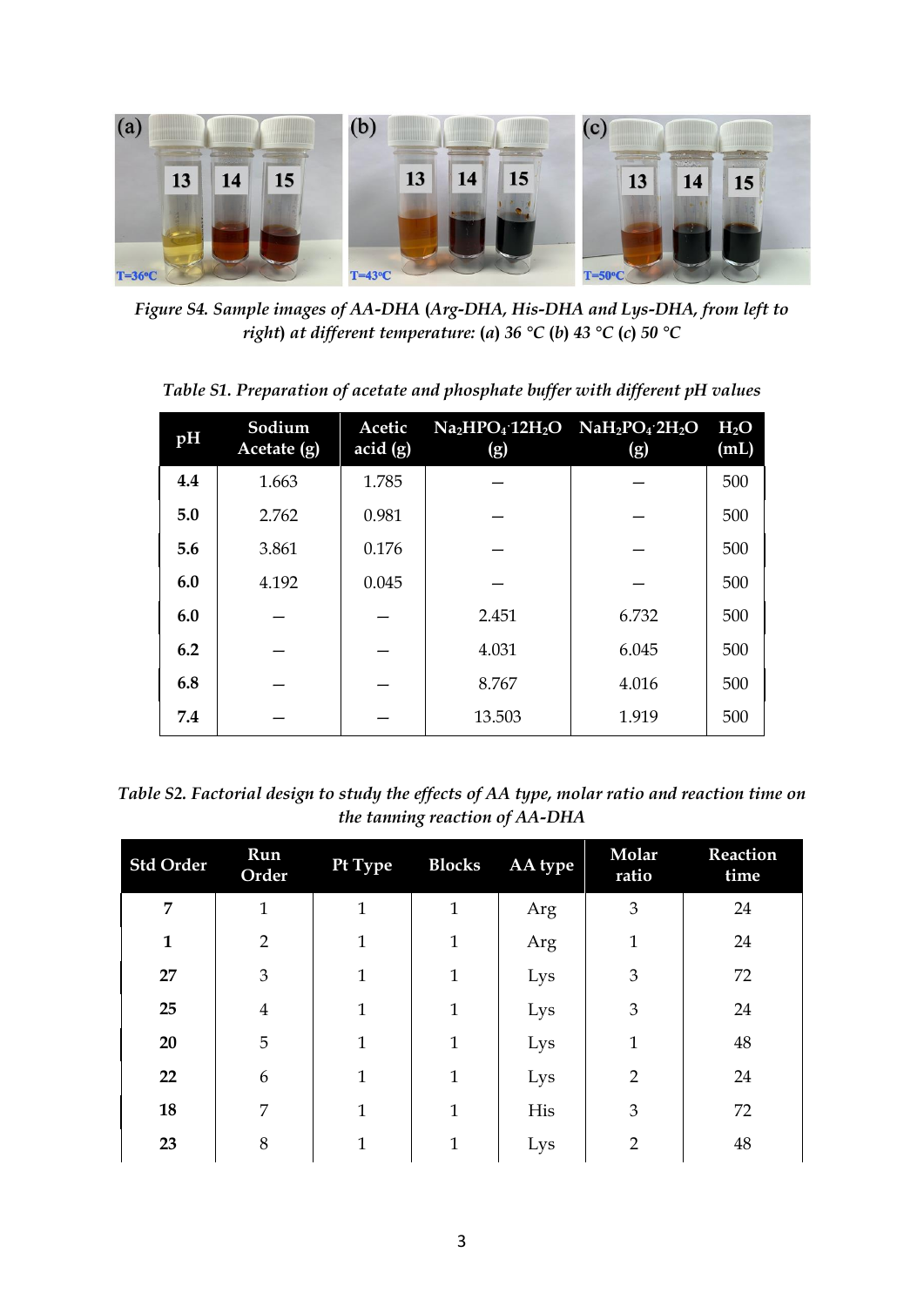| 19                      | 9      | $\mathbf{1}$ | $\mathbf{1}$ | Lys       | $\mathbf 1$               | 24                |
|-------------------------|--------|--------------|--------------|-----------|---------------------------|-------------------|
| 21                      | $10\,$ | $\mathbf{1}$ | $\mathbf{1}$ | Lys       | $\mathbf{1}$              | 72                |
| 24                      | $11\,$ | $\mathbf{1}$ | $\mathbf{1}$ | Lys       | $\overline{2}$            | 72                |
| $\bf 8$                 | 12     | $\mathbf{1}$ | $\mathbf{1}$ | Arg       | $\mathfrak{Z}$            | $48\,$            |
| $\boldsymbol{6}$        | 13     | $\mathbf{1}$ | $\mathbf{1}$ | Arg       | $\overline{2}$            | 72                |
| $\bf 17$                | $14\,$ | $\mathbf{1}$ | $\mathbf{1}$ | $\rm His$ | $\mathfrak{Z}$            | $\ensuremath{48}$ |
| 12                      | 15     | $\mathbf{1}$ | $\mathbf{1}$ | $\rm His$ | $\mathbf{1}$              | 72                |
| 9                       | $16\,$ | $\mathbf{1}$ | $\mathbf{1}$ | Arg       | $\ensuremath{\mathbf{3}}$ | 72                |
| 13                      | $17\,$ | $\mathbf{1}$ | $\mathbf{1}$ | $\rm His$ | $\overline{2}$            | 24                |
| 5                       | $18\,$ | $\mathbf{1}$ | $\mathbf{1}$ | Arg       | $\overline{2}$            | $\ensuremath{48}$ |
| 26                      | 19     | $\mathbf{1}$ | $\mathbf{1}$ | Lys       | $\mathfrak{Z}$            | $\ensuremath{48}$ |
| $\overline{2}$          | 20     | $\mathbf{1}$ | $\mathbf{1}$ | Arg       | $\mathbf{1}$              | $\ensuremath{48}$ |
| ${\bf 10}$              | 21     | $\mathbf{1}$ | $\mathbf{1}$ | His       | $\mathbf{1}$              | 24                |
| $\overline{\mathbf{3}}$ | 22     | $\mathbf{1}$ | $\mathbf{1}$ | Arg       | $\mathbf{1}$              | 72                |
| 16                      | 23     | $\mathbf{1}$ | $\mathbf{1}$ | $\rm His$ | $\mathfrak{Z}$            | 24                |
| $\boldsymbol{4}$        | 24     | $\mathbf{1}$ | $\mathbf{1}$ | Arg       | $\overline{2}$            | $24\,$            |
| 15                      | 25     | $\mathbf{1}$ | $\mathbf{1}$ | $\rm His$ | $\overline{2}$            | $72\,$            |
| 14                      | $26\,$ | $\mathbf 1$  | $\mathbf{1}$ | His       | $\overline{2}$            | 48                |
| 11                      | 27     | $\mathbf 1$  | $\mathbf{1}$ | His       | $\mathbf{1}$              | $48\,$            |

*Table S3. Preparation of AA-DHA and conditions for studying the effects of AA type, molar ratio and reaction time on the tanning reaction* 

| <b>Samples</b>          | DHA (g) | Arg(g) | His(g) | Lys $(g)$ | pH  | $T (^{\circ}C)$ |
|-------------------------|---------|--------|--------|-----------|-----|-----------------|
| $\mathbf{1}$            | 0.270   | 0.632  |        |           | 5.0 | 36              |
| $\overline{2}$          | 0.540   | 0.632  |        |           | 5.0 | 36              |
| 3                       | 0.810   | 0.632  |        |           | 5.0 | 36              |
| $\overline{\mathbf{4}}$ | 0.270   |        | 0.629  |           | 5.0 | 36              |
| 5                       | 0.540   |        | 0.629  |           | 5.0 | 36              |
| 6                       | 0.810   |        | 0.629  |           | 5.0 | 36              |
| 7                       | 0.270   |        |        | 0.548     | 5.0 | 36              |
| 8                       | 0.540   |        |        | 0.548     | 5.0 | 36              |
| 9                       | 0.810   |        |        | 0.548     | 5.0 | 36              |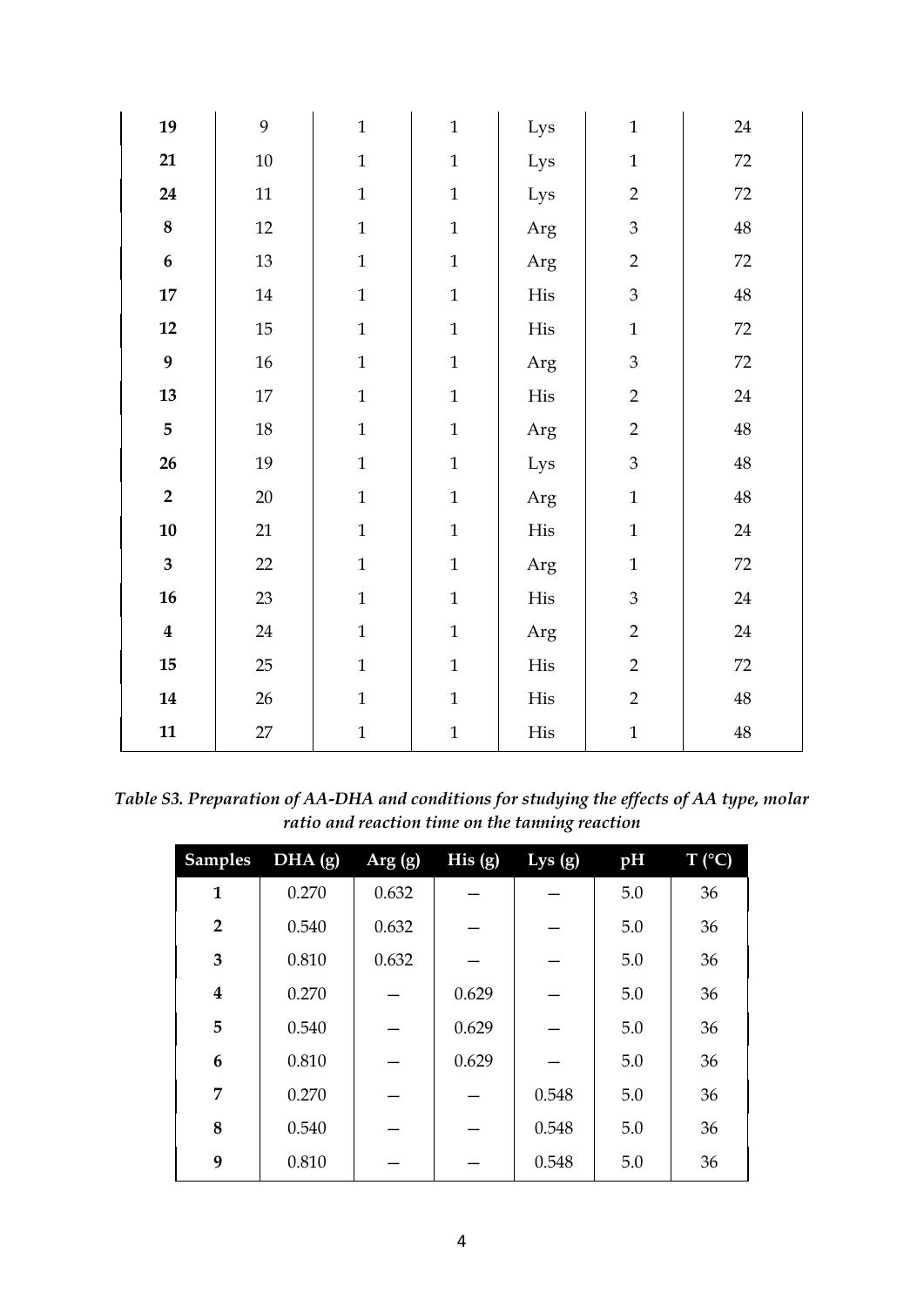*Table S4. Preparation of AA-DHA and conditions for studying the effects of pH on the tanning reaction* 

|    | Samples $DHA(g)$ Arg $(g)$ His $(g)$ |       |       | Lys (g) $T({}^{\circ}C)$ |    | Time (h) |
|----|--------------------------------------|-------|-------|--------------------------|----|----------|
| 10 | 0.810                                | 0.632 |       |                          | 36 | 72       |
| 11 | 0.810                                |       | 0.629 |                          | 36 | 72       |
| 12 | 0.810                                |       |       | 0.548                    | 36 | 72       |

*Table S5. Preparation of AA-DHA and conditions for studying the effects of temperature on the tanning reaction* 

|    | Samples DHA (g) | $Arg(g)$ His (g) |       | Lys(g) | pH  | Time (h) |
|----|-----------------|------------------|-------|--------|-----|----------|
| 13 | 0.810           | 0.632            |       |        | 6.2 | 72       |
| 14 | 0.810           |                  | 0.629 |        | 6.2 | 72       |
| 15 | 0.810           |                  |       | 0.548  | 6.2 | 72       |

*Table S6. Changes in browning intensity and colour characteristics of AA-DHA under pH5.0 heated at 36 °C for different reaction time* 

|                  | $A_{450}$ |      |      |       | $L^*$ |       |         | $a^*$   |         |         | $b^*$   |         |  |
|------------------|-----------|------|------|-------|-------|-------|---------|---------|---------|---------|---------|---------|--|
| <b>Samples</b>   | 24h       | 48h  | 72h  | 24h   | 48h   | 72h   | 24h     | 48h     | 72h     | 24h     | 48h     | 72h     |  |
| $\mathbf{1}$     | 0.05      | 0.07 | 0.09 | 55.47 | 54.61 | 54.70 | 0.83    | 0.81    | 0.76    | $-4.76$ | $-4.51$ | $-4.32$ |  |
| $\overline{2}$   | 0.06      | 0.08 | 0.13 | 55.15 | 54.08 | 54.09 | 0.64    | 0.53    | 0.40    | $-4.07$ | $-3.18$ | $-3.12$ |  |
| 3                | 0.08      | 0.12 | 0.18 | 56.76 | 57.14 | 58.56 | 0.32    | 0.03    | $-0.35$ | $-2.45$ | $-1.09$ | 0.49    |  |
| $\boldsymbol{4}$ | 0.22      | 0.41 | 0.83 | 80.63 | 84.78 | 83.14 | $-2.21$ | $-2.69$ | $-3.33$ | 9.53    | 12.52   | 19.22   |  |
| 5                | 0.43      | 0.93 | 1.27 | 85.34 | 91.72 | 79.02 | $-3.68$ | $-5.19$ | $-1.51$ | 18.91   | 22.01   | 44.60   |  |
| 6                | 0.63      | 1.14 | 1.51 | 85.89 | 87.08 | 82.91 | $-4.05$ | $-5.23$ | $-2.09$ | 21.12   | 34.91   | 60.11   |  |
| 7                | 0.09      | 0.18 | 0.84 | 59.98 | 67.47 | 78.12 | $-0.36$ | $-1.56$ | $-3.03$ | 0.32    | 6.65    | 17.21   |  |
| 8                | 0.11      | 0.37 | 1.02 | 67.97 | 80.25 | 81.90 | $-1.53$ | $-2.90$ | $-3.82$ | 6.36    | 15.04   | 30.75   |  |
| 9                | 0.17      | 0.58 | 1.16 | 74.01 | 85.16 | 81.29 | $-2.22$ | $-3.67$ | $-3.62$ | 10.64   | 19.68   | 36.29   |  |